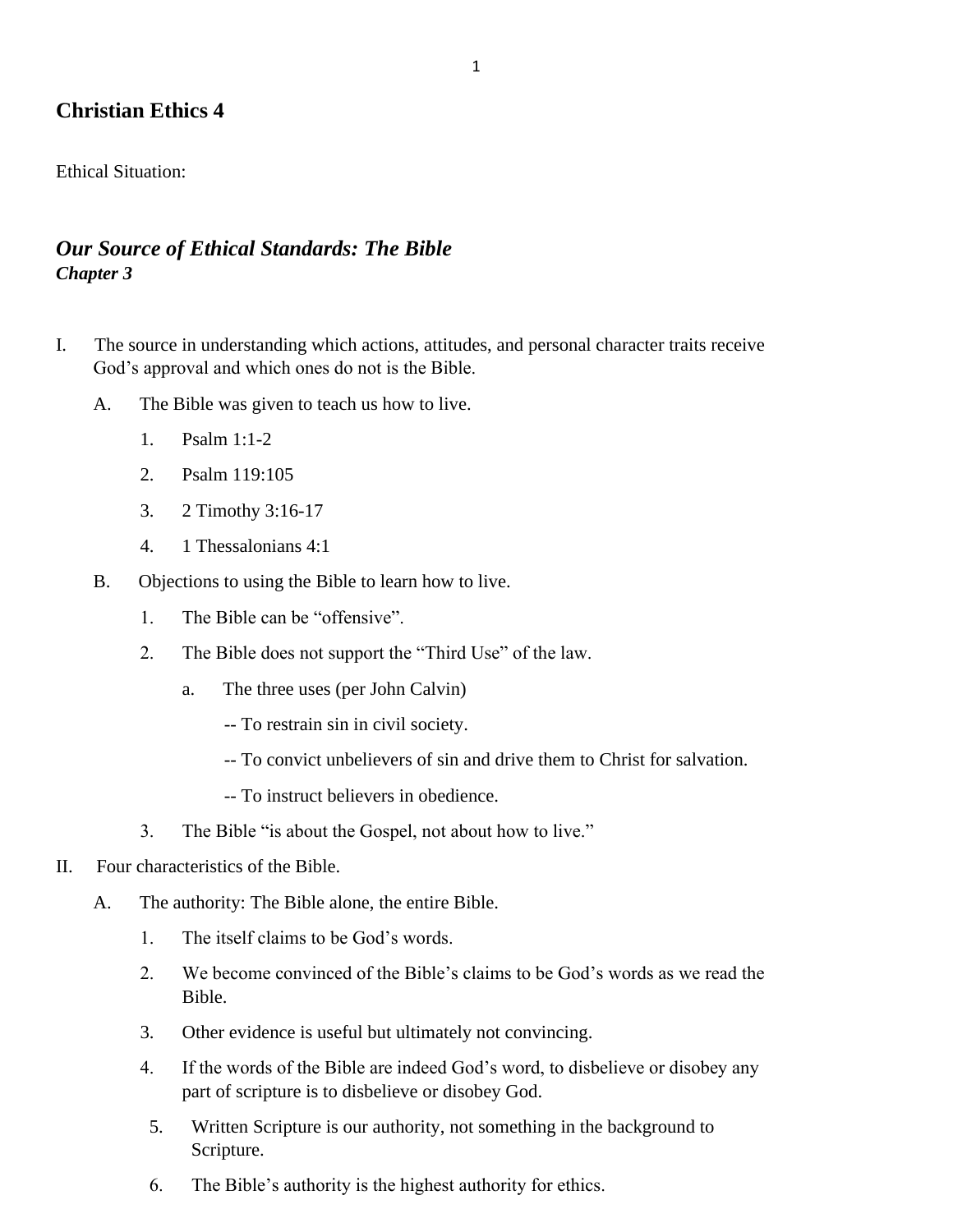- a. Human tradition—cultural norms.
- b. Human Reason—inferior to God's wisdom.
- c. Experience—You may have had a positive result by making a decision based on experience, but your experience may not be "right" or "good".
- d. Expected results—"The end justifies the means"
- e. Subjective Impressions—"*I feel that this is God's will*…"
- B. Clarity—God gave us a Bible that is able to be understood.
	- 1. Scripture itself supports its clarity.

Deuteronomy 6:6-7

**6 These words, which I am commanding you today, shall be on your heart. 7 And you shall repeat them diligently to your sons and speak of them when you sit in your house, when you walk on the road, when you lie down, and when you get up**.

- 2. Qualifications to clarity—The Bible is large and complex, because of that, consider the following:
	- a. Scripture can be understood, but not all at once.
	- b. Scripture can be understood, but not without effort.
	- c. Scripture can be understood, but there must be a willingness to obey it.

#### James 1:22

#### **22 But prove yourselves doers of the word, and not just hearers who deceive themselves**.

- d. Scripture can be understood, but not without the help of the Holy Spirit.
- 1 Corinthians 2:14

### **14 But a natural person does not accept the things of the Spirit of God, for they are foolishness to him; and he cannot understand them, because they are spiritually discerned**.

- e. Scripture can be understood, but not without some misunderstanding.
- f. Scripture can be understood, but not completely.

#### Isaiah 55:9

**9 "For as the heavens are higher than the earth, So are My ways higher than your ways And My thoughts than your thoughts**.

 C. Necessity—The Bible is necessary for knowing God's declarations of right and wrong.

*"The necessity of Scripture means that the Bible is necessary for knowing the gospel, for maintaining spiritual life, and for knowing God's will, but is not necessary for knowing that God exists or for knowing something about God's character and moral laws"* – Grudem

1. We can know something about God's moral laws apart from the Bible.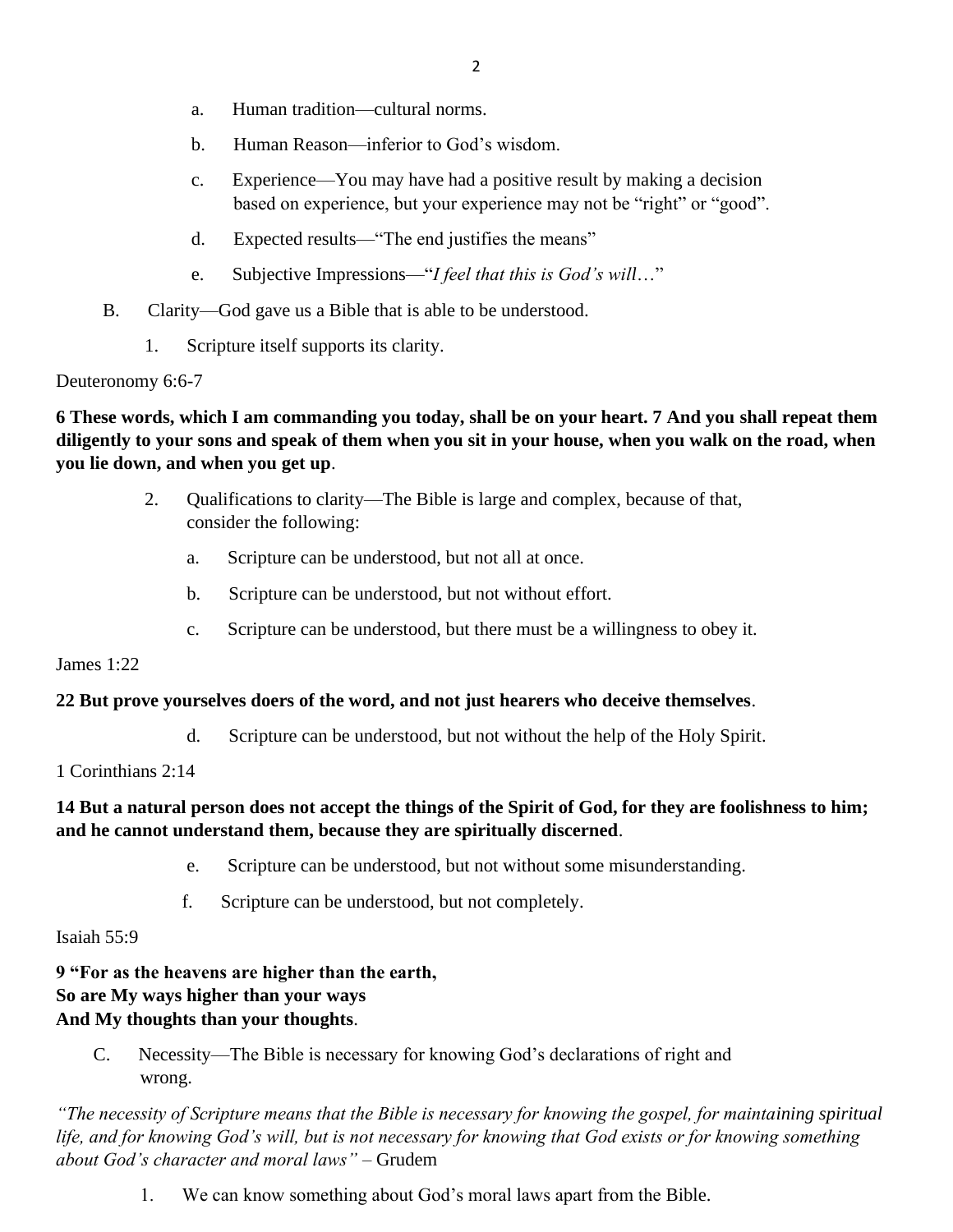- a. All people have an inward sense of right and wrong.
- b. God has given humans the ability to reason.
- 2. The Bible alone contains God's explicit teachings about moral right and wrong.

Deuteronomy 29:29

**29 "The secret things belong to the Lord our God, but the things revealed belong to us and to our sons forever, so that we may follow all the words of this Law**."

- D. Sufficiency.
	- 1. Scriptural evidence for the sufficiency of Scripture.

2 Timothy 3:16

**16 All Scripture is inspired by God and beneficial for teaching, for rebuke, for correction, for training in righteousness**;

# *The Goal of Ethics: Living for the Glory of God Chapter 4*

I. A life lived for the glory of God.

Isaiah 43:7

### **7 Everyone who is called by My name, And whom I have created for My glory, Whom I have formed, even whom I have made**."

- A. A character that glorifies God (A Christlike character).
- B. A life that results in abundant fruit for God's kingdom.
- C. Behavior that glorifies God.
- II. The character goal.
	- A. Our character is to be conformed to the image of Christ.

1 Corinthians 15:49

#### **49 Just as we have borne the image of the earthy, we will also bear the image of the heavenly**.

- B. Becoming like Christ is a lifelong process.
- 1 John 2:6

#### **6 the one who says that he remains in Him ought, himself also, walk just as He walked**.

- C. Discover Christ's virtues (See pages 111-113).
- D. Avoid vices (Vices = opposite Christ's virtues.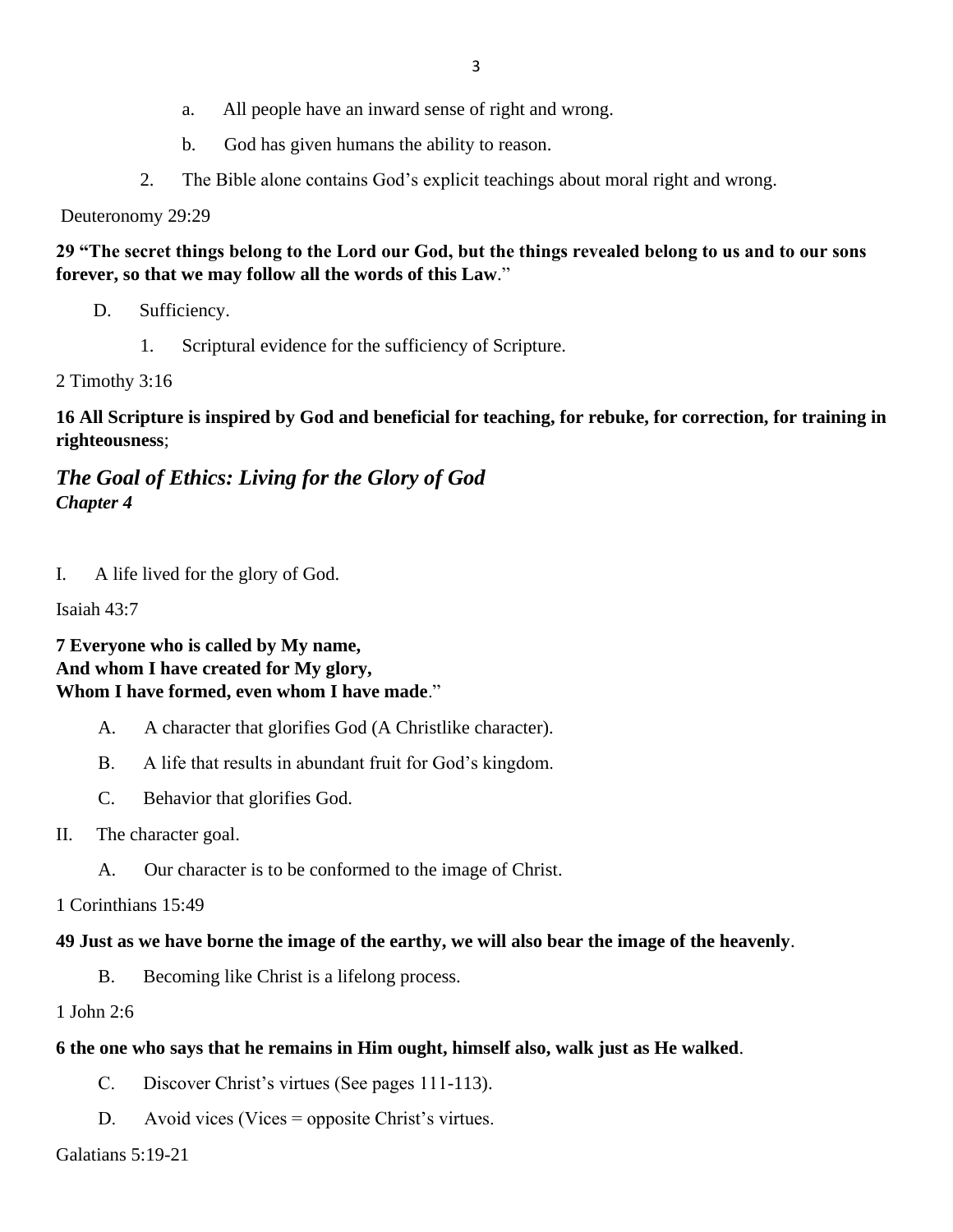**19 Now the deeds of the flesh are evident, which are: sexual immorality, impurity, indecent behavior, 20 idolatry, witchcraft, hostilities, strife, jealousy, outbursts of anger, selfish ambition, dissensions, factions, 21 envy, drunkenness, carousing, and things like these, of which I forewarn you, just as I have forewarned you, that those who practice such things will not inherit the kingdom of God**.

III. The results of the goal.

A. We are expected to produce "fruit"

John 15:5

## **5 I am the vine, you are the branches; the one who remains in Me, and I in him [a]bears much fruit, for apart from Me you can do nothing**.

- B. Personal behavior goal.
	- 1. We are expected to not only produce fruit but keep our behavior in a manner that glorifies God.
	- 2. Authentic obedience requires ongoing personal fellowship with God.
	- 3. There is great joy and blessing in obedience.

### John 15:10

## **10 If you keep My commandments, you will remain in My love; just as I have kept My Father's commandments and remain in His love**.

- C. The dangers of legalism.
	- 1. Two major errors Christians make
		- a. Fall into antinomianism
		- b. Legalism
	- 2. Legalism regarding justification.

Galatians 2:16

**16 nevertheless, knowing that a person is not justified by works of the Law but through faith in Christ Jesus, even we have believed in Christ Jesus, so that we may be justified by faith in Christ and not by works of the Law; since by works of the Law no [d]flesh will be justified**.

- 3. Legalism in adding to the commands of Scripture.
- 4. Legalism in attitudes.
- 5. An overemphasis in legalism.